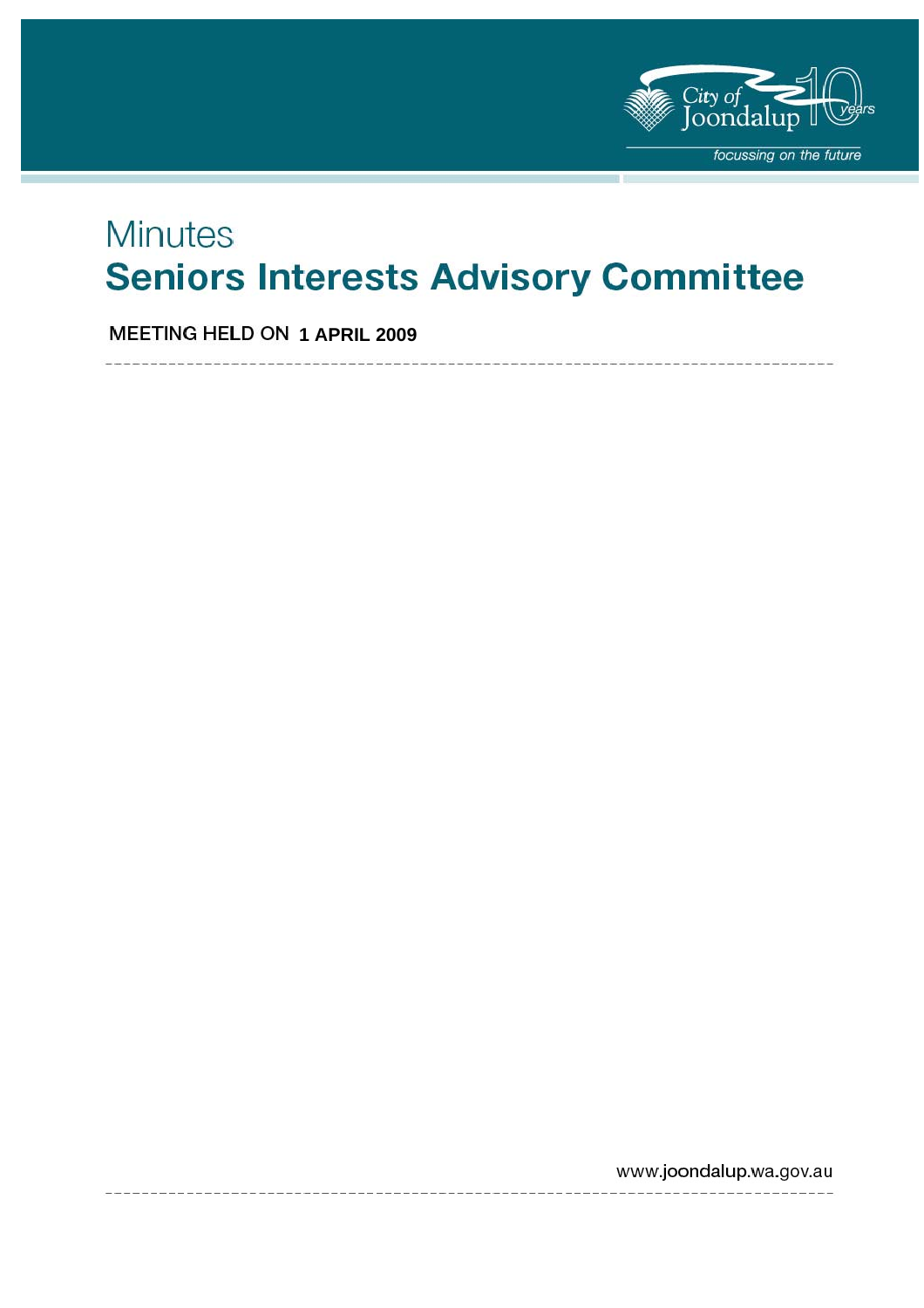# **CITY OF JOONDALUP**

#### **MINUTES OF THE SENIORS INTERESTS ADVISORY COMMITTEE MEETING HELD IN CONFERENCE ROOM 2, JOONDALUP CIVIC CENTRE, BOAS AVENUE, JOONDALUP ON WEDNESDAY, 1 APRIL 2009**

#### **ATTENDANCE**

#### **Committee Members:**

| Cr Brian Corr            | <b>Presiding Person</b> | South-East Ward                                      |               |
|--------------------------|-------------------------|------------------------------------------------------|---------------|
| Ms Margaret March        |                         | <b>Community Member</b>                              |               |
| Ms Joy Coleman           |                         | <b>Community Member</b>                              | from 0936 hrs |
| Ms Valerie Corey         |                         | <b>Community Member</b>                              |               |
| <b>Ms Patricia Geary</b> |                         | <b>Community Member</b>                              |               |
| Ms Maria Bunn            |                         | Multicultural Aged Care Services WA                  | from 0936 hrs |
| Ms Lynda Waterman        |                         | Senior Community Liaison Officer                     |               |
| Mr Patrick Wyburn        |                         | <b>WA Retirement Complexes Residents Association</b> |               |
| Ms Anne Pike             |                         | Advocare Inc                                         |               |
| Officers:                |                         |                                                      |               |

| Ms Debbie Terelinck        | Manager, Community Development and Libraries |
|----------------------------|----------------------------------------------|
| <b>Ms Pauline Sookloll</b> | <b>Community Development Officer</b>         |
| Ms Barbara Oosterhuis      | <b>Community Development Officer</b>         |
| Mrs Rose Garlick           | <b>Administrative Secretary</b>              |

#### **In Attendance:**

| Mr Graham Wills  | <b>Path Transit Officer</b>             | to 1009 hrs |
|------------------|-----------------------------------------|-------------|
| Ms Debbie Bognar | Team Leader Aged Care, Community Vision |             |

#### **DECLARATION OF OPENING**

The Presiding Person declared the meeting open at 0933 hrs.

#### **APOLOGIES/LEAVE OF ABSENCE**

**Apology:** Cr Diaz

#### **CONFIRMATION OF MINUTES**

#### MINUTES OF THE SENIORS INTERESTS ADVISORY COMMITTEE MEETING HELD ON 4 FEBRUARY 2009

**MOVED Mr P Wyburn, SECONDED Ms M March that the minutes of the meeting of the Seniors Interests Advisory Committee held on 4 February 2009 be confirmed as a true and correct record.** 

#### **The Motion was Put and CARRIED (7/0)**

**In favour of the Motion**: Cr Corr, Ms V Corey, Ms P Geary, Mrs M March, Ms A Pike, Ms L Waterman and Mr P Wyburn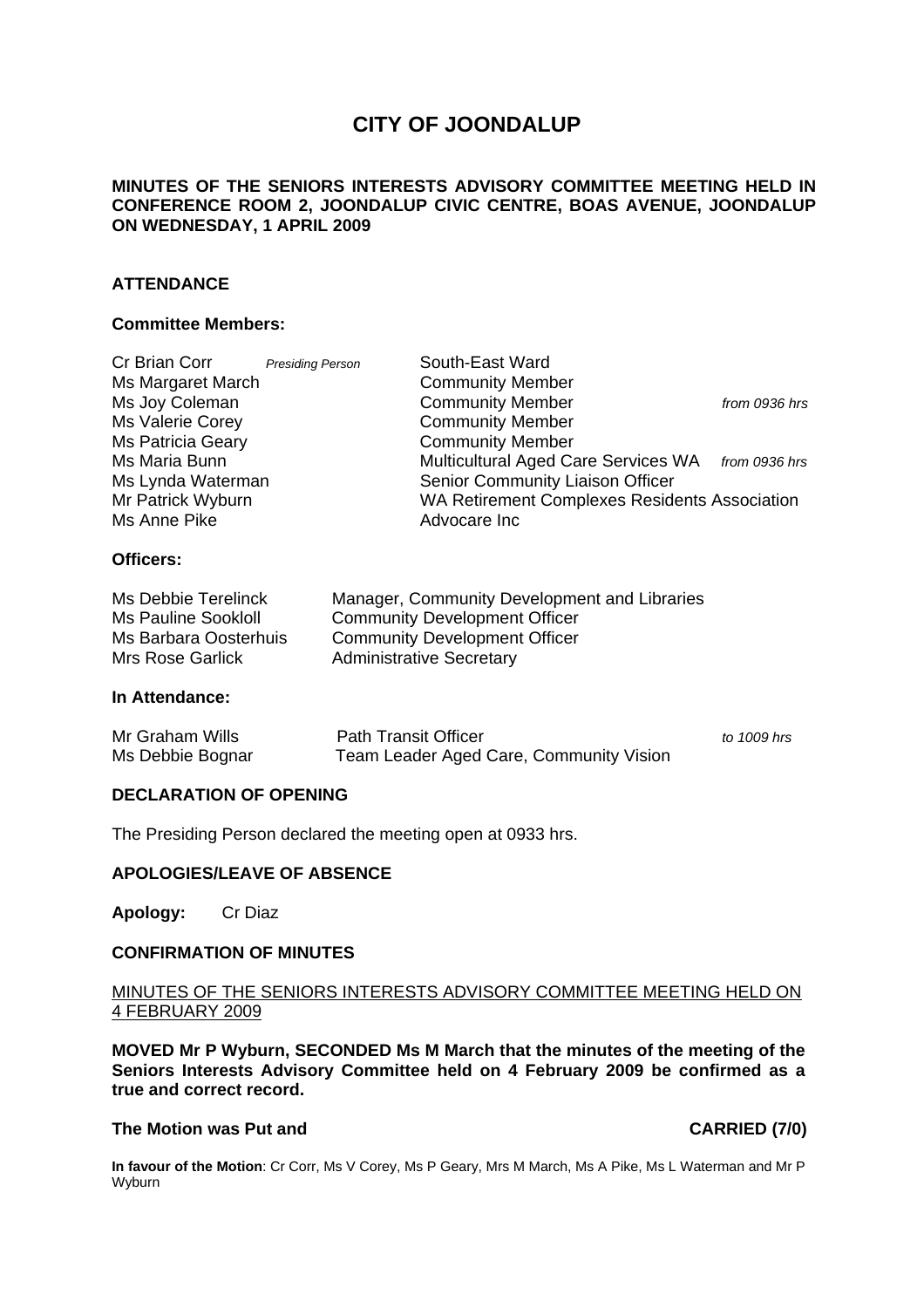#### **ANNOUNCEMENTS BY THE PRESIDING PERSON WITHOUT DISCUSSION**

Nil.

#### **DECLARATIONS OF INTEREST**

Nil.

### **IDENTIFICATION OF MATTERS FOR WHICH THE MEETING MAY SIT BEHIND CLOSED DOORS**

Nil.

### **PETITIONS AND DEPUTATIONS**

Nil.

**REPORTS** 

## **ITEM 1 PUBLIC TRANSPORT IN THE CITY OF JOONDALUP - [55511]**

**WARD:** All

**RESPONSIBLE** Mr Clayton Higham **DIRECTOR:** Planning and Community Development

#### **PURPOSE**

To provide the Seniors Interests Advisory Committee (SIAC) with a presentation and information regarding public transport in the City of Joondalup.

#### **EXECUTIVE SUMMARY**

The Operations Manager from PathTransit will give a presentation to the Seniors Interests Advisory Committee about the provision of public transport in the City of Joondalup. The presentation will provide additional information to that contained in agenda item 2 developed for the Committee.

At its meeting in October 2008, the SIAC requested that a report be provided to present information about the provision of public transport in the City.

This item has been compiled with the assistance of PathTransit, the provider of local public bus services. Transperth has contributed information as to how bus and train services link together to provide comprehensive public transport services.

A representative from PathTransit will also present at the SIAC meeting in conjunction with this agenda item so that expertise is readily available to explain the complexities of the public transport system.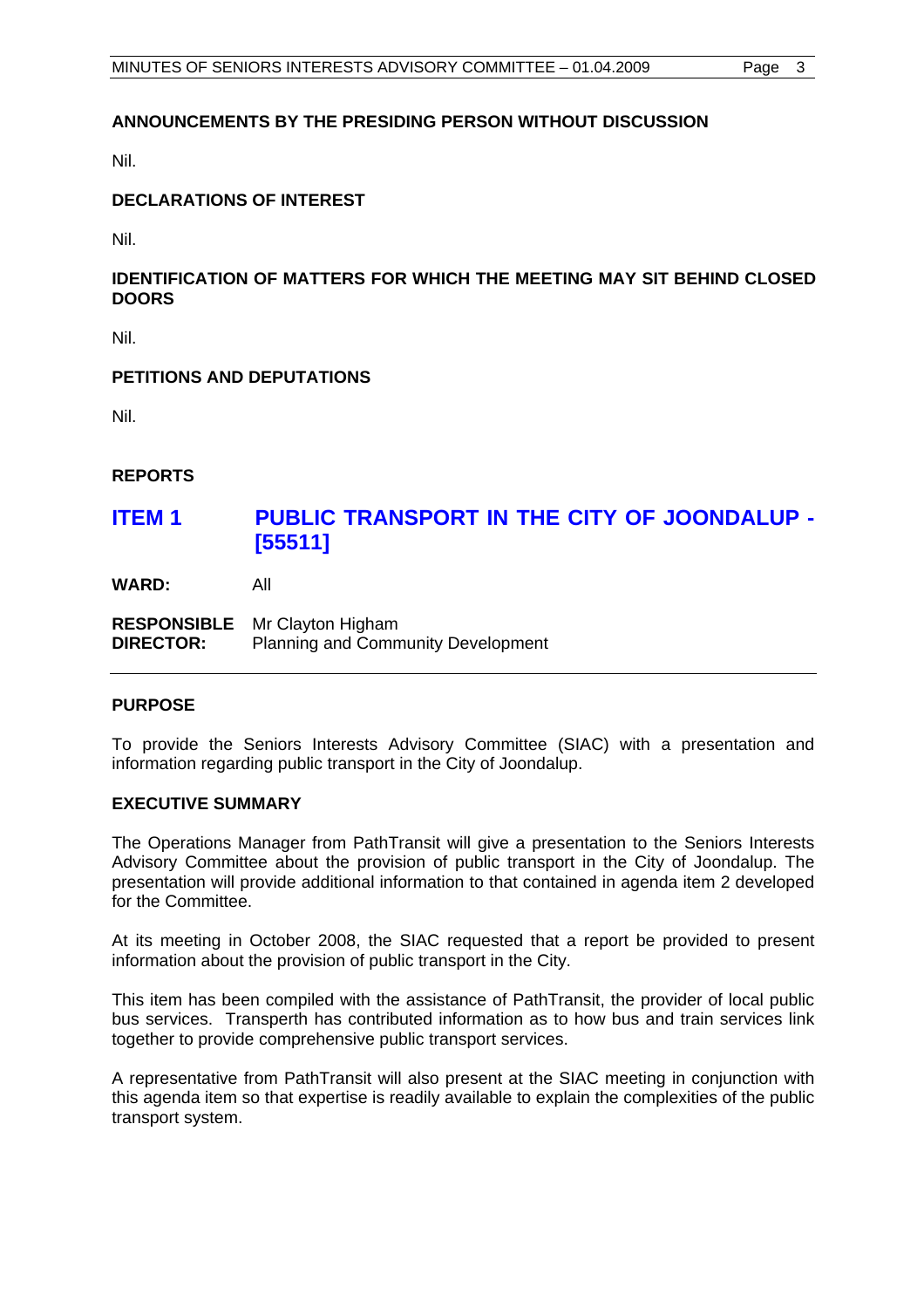#### **BACKGROUND**

It is considered that the City of Joondalup is well served by metropolitan bus and train services operated by Transperth. Public transport has been part of the infrastructure to support the City as it has developed over the years.

The Central Area Transit (CAT) Service in the City's CBD was introduced in 2006. This service is operated in a partnership between the City, Edith Cowan University and Transperth. Each party pays one third of the operating costs of the service which is \$150,000 per annum. The CAT Service was extended in August 2008 for a trial period of 12 months. The extension was fully funded by the state government as an alternative to providing an additional train station at the Joondalup Arena.

### **DETAILS**

The Joondalup Train Line bisects the City of Joondalup with major bus and rail interchanges located in the Joondalup CBD, at Whitfords (Whitfords Avenue), Warwick (Beach Road).

Park'n'ride stations are located at Greenwood (Hepburn Avenue), Edgewater (Ocean Reef Road) and Currambine (Burns Beach Road). Train services operate from approximately 5:00am to midnight on weekdays, 5:30am to 2:00am on Saturdays and 7:00am to midnight on Sundays. Frequency of train service varies according to the time of the day from every five minutes in peak periods to every 30 minutes at night.

The major rail stations are fed by a comprehensive feeder bus network which penetrates all areas of the City of Joondalup taking passengers to their nearest bus/rail interchange. Generally the bus routes that feed the rail stations operate in arcs between two major rail stations.

The bus service frequency varies according to demand and resources, however further upgrades across a number of key routes are planned by Transperth. During the peak periods most routes operate about every 15 - 20 minutes. During the middle of the day and at night most operate every 60 minutes.

Between the six stations, Transperth provides in excess of 4,000 parking bays with additional parking planned at a number of stations. At present almost all Park'n'Ride facilities are at capacity on weekdays however most feeder buses are in a position to carry additional passengers to connect with rail services.

Four CAT routes operate in the Joondalup CBD which provide free travel to passengers to key destinations including Edith Cowan University, the Arena Sports Complex, Joondalup Hospital and WA Policy Academy. A number of these services operate in a funding partnership between the City of Joondalup, Transperth and Edith Cowan University.

#### **Issues and options considered:**

Not Applicable.

#### **Link to Strategic Plan:**

The provision of services, events and activities for seniors by the City is linked to the Strategic Plan through the outcomes, objectives and strategies under the Strategic Plan Key Focus Area- Community Wellbeing; The City of Joondalup is committed to enhancing the wellbeing of all people in the community – socially, emotionally, culturally and physically.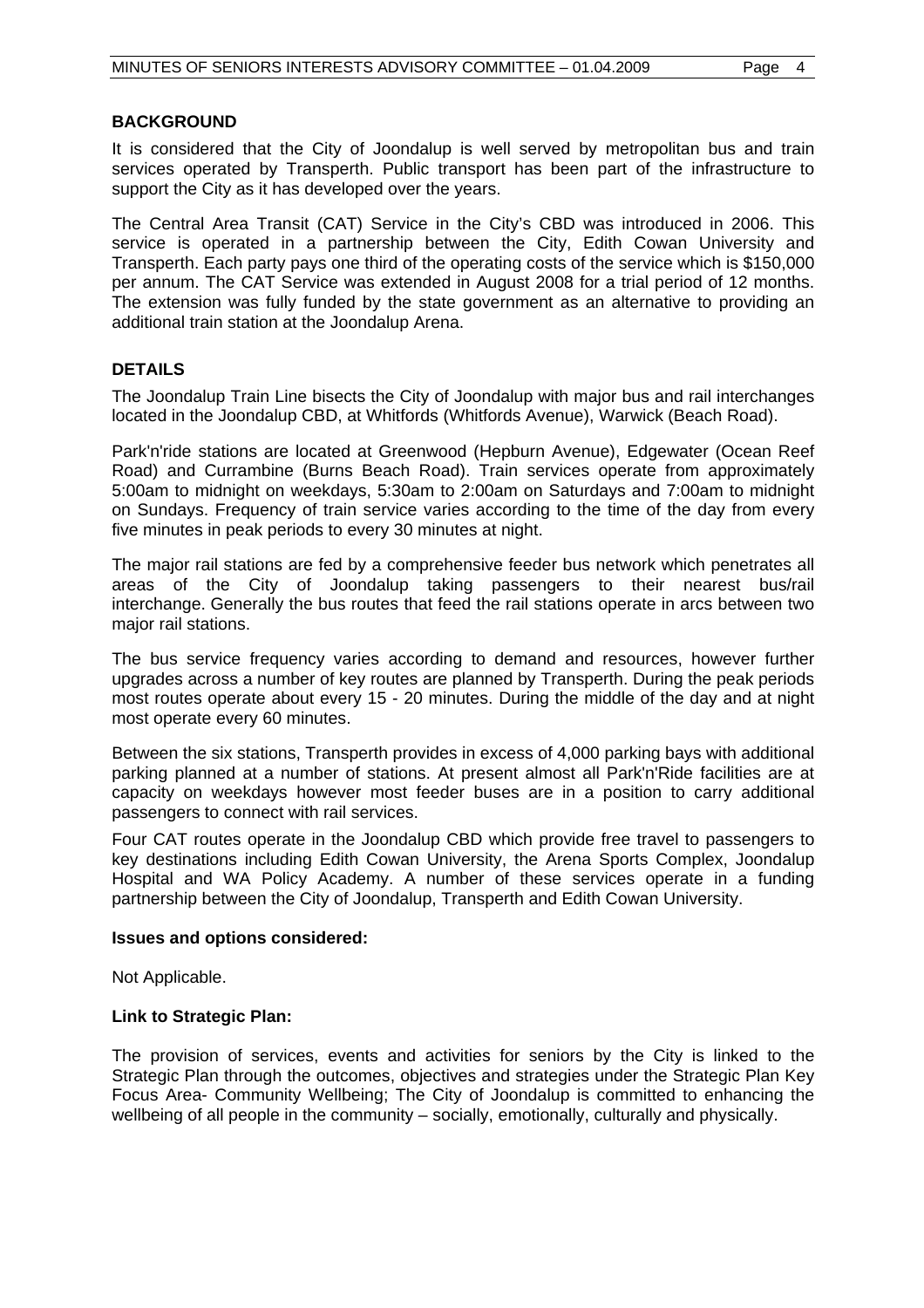#### **Legislation – Statutory Provisions:**

The City does not have a statutory obligation to provide public transport to its community. The City provides a financial contribution to the CAT Service as part of its commitment to the well-being of its residents.

#### **Risk Management considerations:**

Not Applicable.

#### **Financial/Budget Implications:**

The City pays one third of the total operation of the CAT Service introduced in 2006, through a funding agreement with Edith Cowan University and Transperth. The agreement contract period is five years.

| <b>Account No:</b>    |                    |
|-----------------------|--------------------|
| <b>Budget Item:</b>   | <b>CAT Service</b> |
| <b>Budget Amount:</b> | \$150,000 per      |
|                       | annum              |
| <b>YTD Amount:</b>    | \$75,000           |
| <b>Actual Cost:</b>   | \$450,000          |

#### **Policy implications:**

Not Applicable.

#### **COMMENT**

Discussions with PathTransit and Transperth indicate that the City is well serviced with regard to the provision of public transport. Public education sessions about public transport and how train and bus services are linked are readily available to community groups. Access to buses and trains has been greatly improved over the past five years in order to meet the changing mobility needs of seniors and those with disabilities in the community.

### **ATTACHMENTS**

Nil.

### **VOTING REQUIREMENTS**

Simple Majority.

#### *Ms Joy Coleman and Ms Maria Bunn entered the Room at 0936hrs*

Mr Graham Wills, Path Transit Officer provided a presentation in relation to the provision of public transport in the City of Joondalup. The following information pamphlets were provided to the Committee:

- Free Public Transport Travel Entitlements;
- Joondalup Station;
- Joondalup CAT Timetable:
- Transperth Get on Board Station Tour.

A number of questions and concerns were raised and discussed regarding the services provided.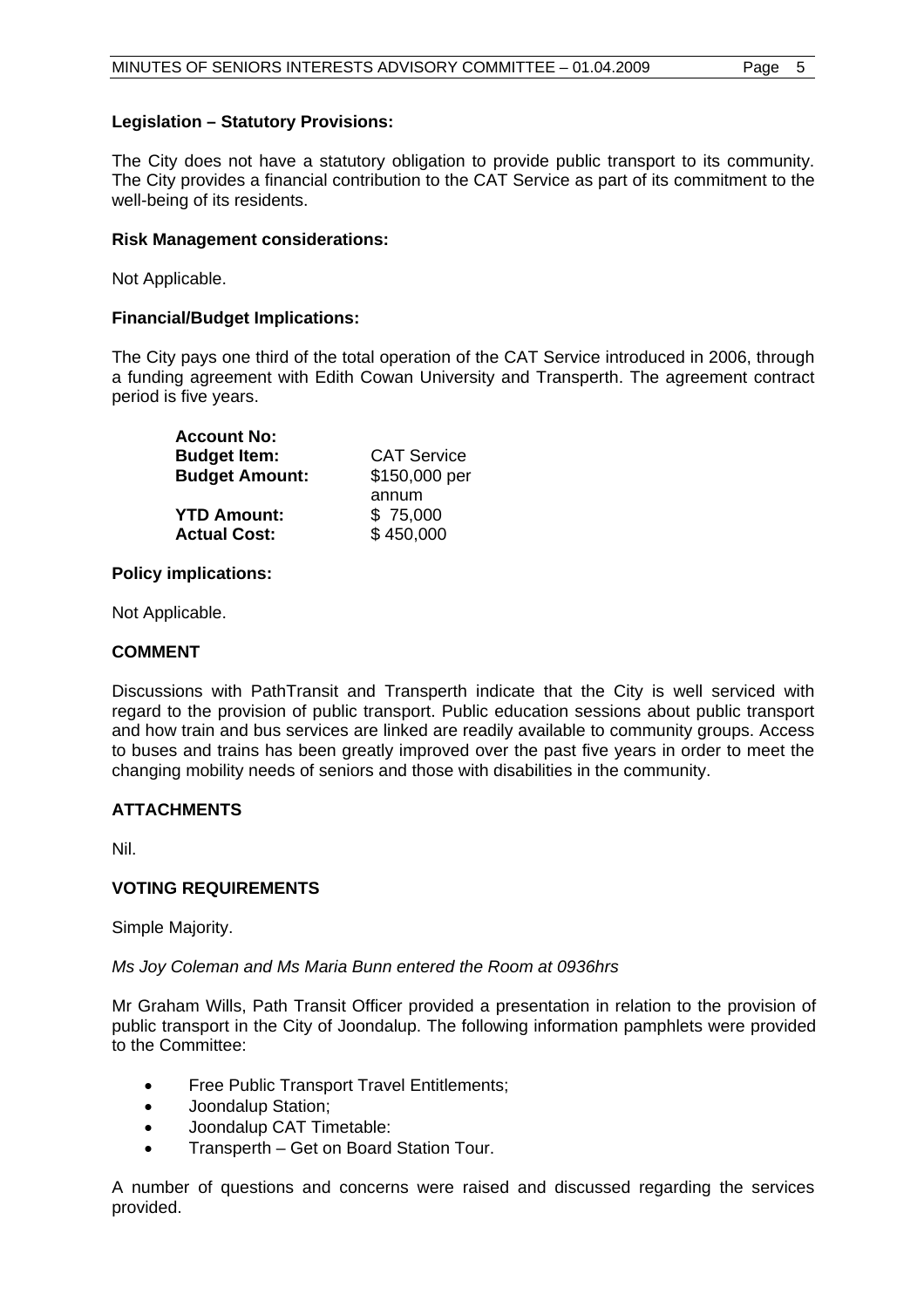*Mr Graham Wills left the Room at 1009 hrs.* 

**MOVED Ms L Waterman, SECONDED Mr P Wyburn that the Seniors Interests Advisory Committee NOTES the information provided in this report on public transport in the City.** 

Discussion ensued.

**AMENDMENT MOVED Ms M March, SECONDED Ms L Waterman that an additional Point 2 be added to the Motion to read:** 

#### *"2 REQUESTS a report on the City's Policy on Bus Shelters."*

#### **The Amendment was Put and CARRIED (9/0) CARRIED (9/0)**

**In favour of the Amendment**: Cr Corr, Ms M Bunn, Ms J Coleman, Ms V Corey, Ms P Geary, Mrs M March, Ms A Pike, Ms L Waterman and Mr P Wyburn

#### **The Original Motion as amended, being:**

#### **That the Seniors Interest Advisory Committee:**

- **1 NOTES the information provided in this report on Public Transport in the City;**
- **2 REQUESTS a report on the City's Policy on Bus Shelters.**

**In favour of the Motion**: Cr Corr, Ms M Bunn, Ms J Coleman, Ms V Corey, Ms P Geary, Mrs M March, Ms A Pike, Ms L Waterman and Mr P Wyburn

# **ITEM 2 CITY OF JOONDALUP COMMUNITY TRANSPORT PROGRAM – [55511]**

**WARD:** All

**RESPONSIBLE** Mr Clayton Higham **DIRECTOR:** Planning and Community Development

#### **PURPOSE**

To provide the Seniors Interests Advisory Committee (SIAC) with information regarding the City's Community Transport Program.

#### **EXECUTIVE SUMMARY**

The City of Joondalup Community Transport Program provides an alternative for older people in the community who do not drive and experience difficulties accessing public transport. The service is offered in order to provide access to shopping venues and Senior Citizens Clubs.

**Was Put and CARRIED (9/0) CARRIED (9/0)**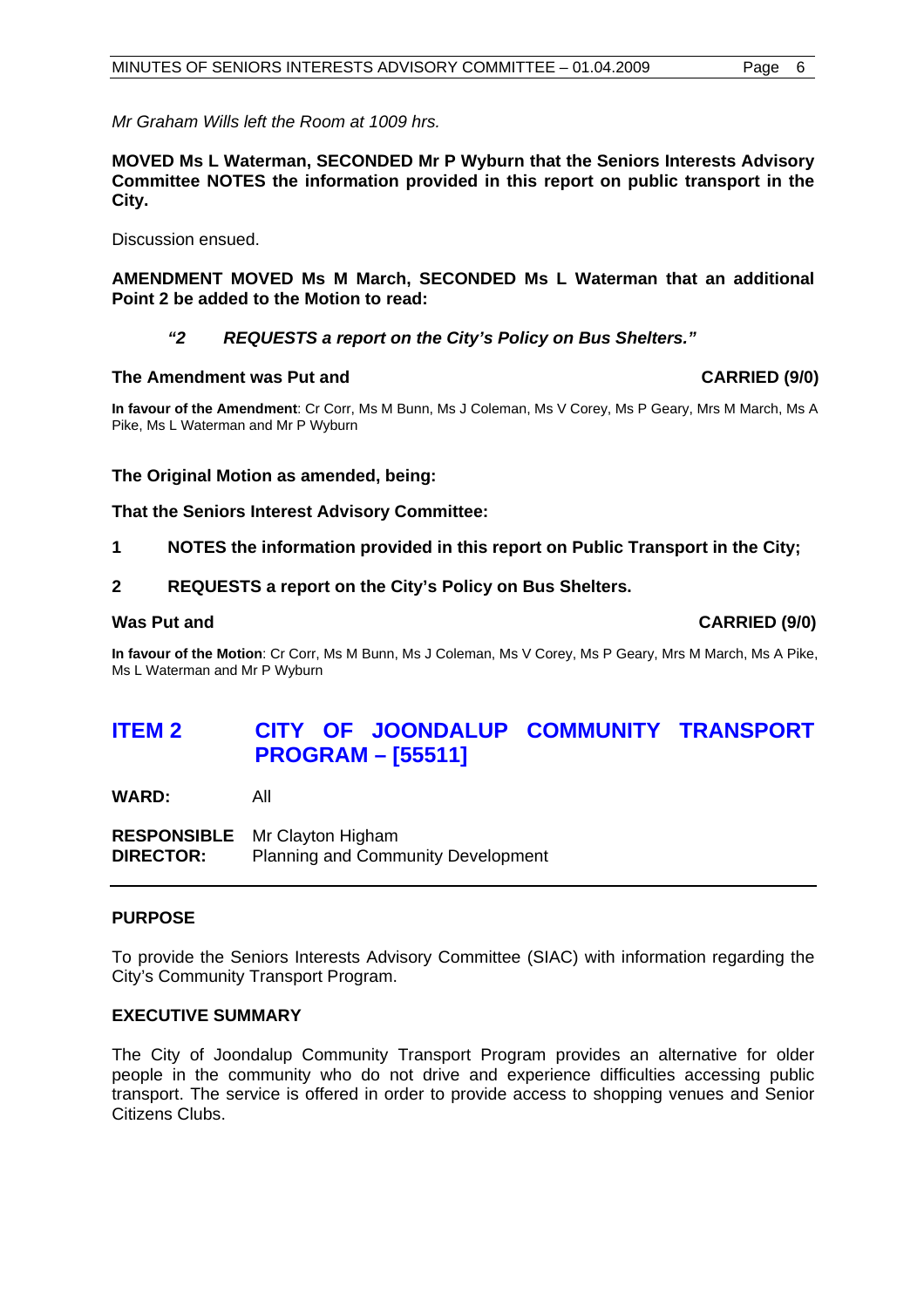The program is offered because some people have little or no access to other reasonablypriced and reliable transport services. It is important for older people to have access to transport in order for them to maintain a sense of community allowing them to connect with their social networks and the broader community. This offers older people some independence and dignity and helps to reduce feelings of isolation and hopelessness.

#### **BACKGROUND**

The Community Transport Program is a continuation of the service provided by the then Shire of Wanneroo which commenced approximately 18 years ago. When the City of Joondalup was formed in 1998, it continued to identify transport as a priority need of the aging population and decided to maintain the program to facilitate this need.

In line with the operating model historically adopted by local governments around Australia, the program is co-ordinated by a paid staff member and supported by a pool of volunteer drivers and assistants.

#### **DETAILS**

At present the City has 19 volunteers who implement 22 runs per week. Typical hours donated to the program are eight hours per volunteer per day which equates to an average of 160 hours per week.

There are two buses with a capacity of 22 seats which are used every week day to take people to routine destinations. One bus has a hoist and capacity for two passengers who use wheelchairs. Community groups can book the buses after hours and on weekends at low cost.

A volunteer driver and an assistant facilitate each bus run. The assistant helps clients onto the bus, with the correct fitting of seat belts and lifting of shopping bags on and off the bus. The assistant can also respond quickly to a passenger, thus ensuring that the driver concentrates on stopping the vehicle safely, should a medical emergency occur.

The buses are collected by the volunteers from the City's Works Operation Centre at prescribed times during the week. The drivers and assistants check the schedule for any cancellations. The bus collects clients in the order they are listed on the client sheet and takes them to the venue listed. Clients are left to participate in activities before being collected at a later time and returned to their homes.

The service operates daily Monday to Friday inclusive with the occasional weekend trips being catered for. The program ensures that the requirements of older people residing within the City's boundaries are met. The venues attended range from Seniors Clubs in Whitfords, Warwick, Ocean Reef and Duncraig and shopping centres at Joondalup, Warwick, Whitfords and Kingsley.

Destinations of the runs are decided based on the requirements of the clients using the service. Clients' needs are identified and a suitable place is offered if vacancies exist. Alternative placements may be offered to the client for their consideration, in the absence of vacancies.

Senior residents of the City or members of the family or representatives on their behalf can enquire directly to the Community Transport Officer for inclusion or be referred to the Officer by any of the Community Development team.

Attachment 2 shows the various runs and venues currently offered in the program.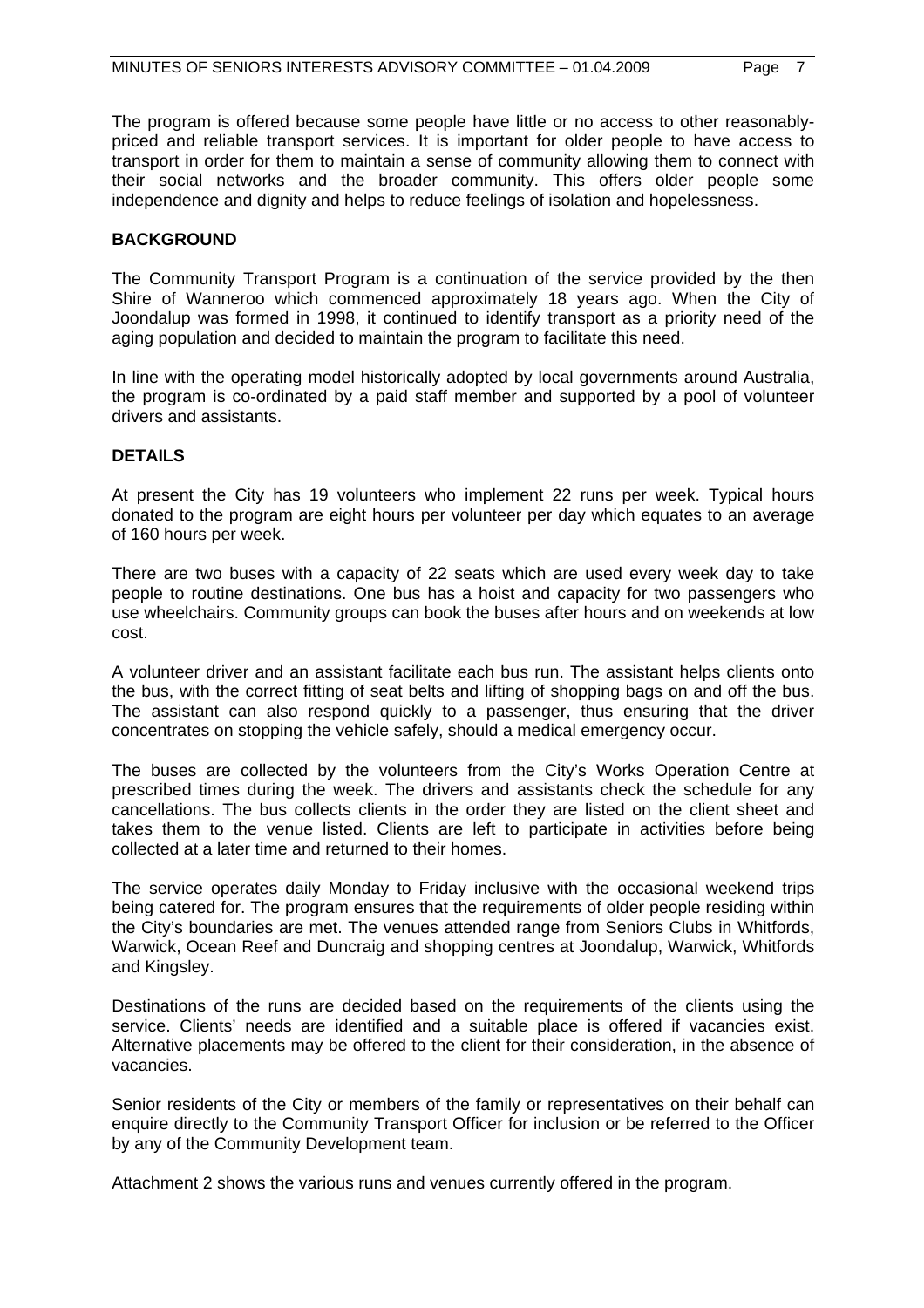#### **Issues and options considered:**

Not Applicable.

#### **Link to Strategic Plan:**

The provision of services, events and activities for seniors by the City is linked to the Strategic Plan through the outcomes, objectives and strategies under the Strategic Plan Key Focus Area- Community Wellbeing; The City of Joondalup is committed to enhancing the wellbeing of all people in the community – socially, emotionally, culturally and physically.

#### **Legislation – Statutory Provisions:**

The Community Transport Program operates under the Department of Planning and Infrastructure guidelines for Omnibus operations – Tour and Charter Licences.

#### **Risk Management considerations:**

The City ensures the safety and comfort of its clients by assessing volunteers for both driving and social interaction skills. Volunteers are required to provide Police checks, current Senior First Aid certificates and hold the appropriate Drivers Licence. Volunteers are provided with wheelchair and restraint training.

Clients on the program are assessed to identify whether they are suitable for the transport offered and whether high care assistance is needed. The City gathers information from the clients regarding medical conditions, medication, allergies and emergency contact details.

#### **Financial/Budget Implications:**

| <b>Account No:</b>    | 1234 - 456 |
|-----------------------|------------|
| <b>Budget Item:</b>   | Community  |
|                       | Transport  |
| <b>Budget Amount:</b> | \$189,000  |
| <b>YTD Amount:</b>    | \$128,000  |
| <b>Actual Cost:</b>   | \$202,000  |

#### **Policy implications:**

Not Applicable.

#### **COMMENT**

The City of Joondalup Community Transport Program is very highly regarded by the customers and their respective families and is in high demand. Ongoing consultation with the City's clients and their families and carers, plus feedback from the volunteers, provides the City with valuable information allowing the City to continue to provide a service of the highest standards within the budget provided for this program.

It is expected there will be a higher demand for this type of service in the future as the population ages. An increase in the City's fleet of vehicles may be necessary to continue to provide the quality of service to the community it now offers.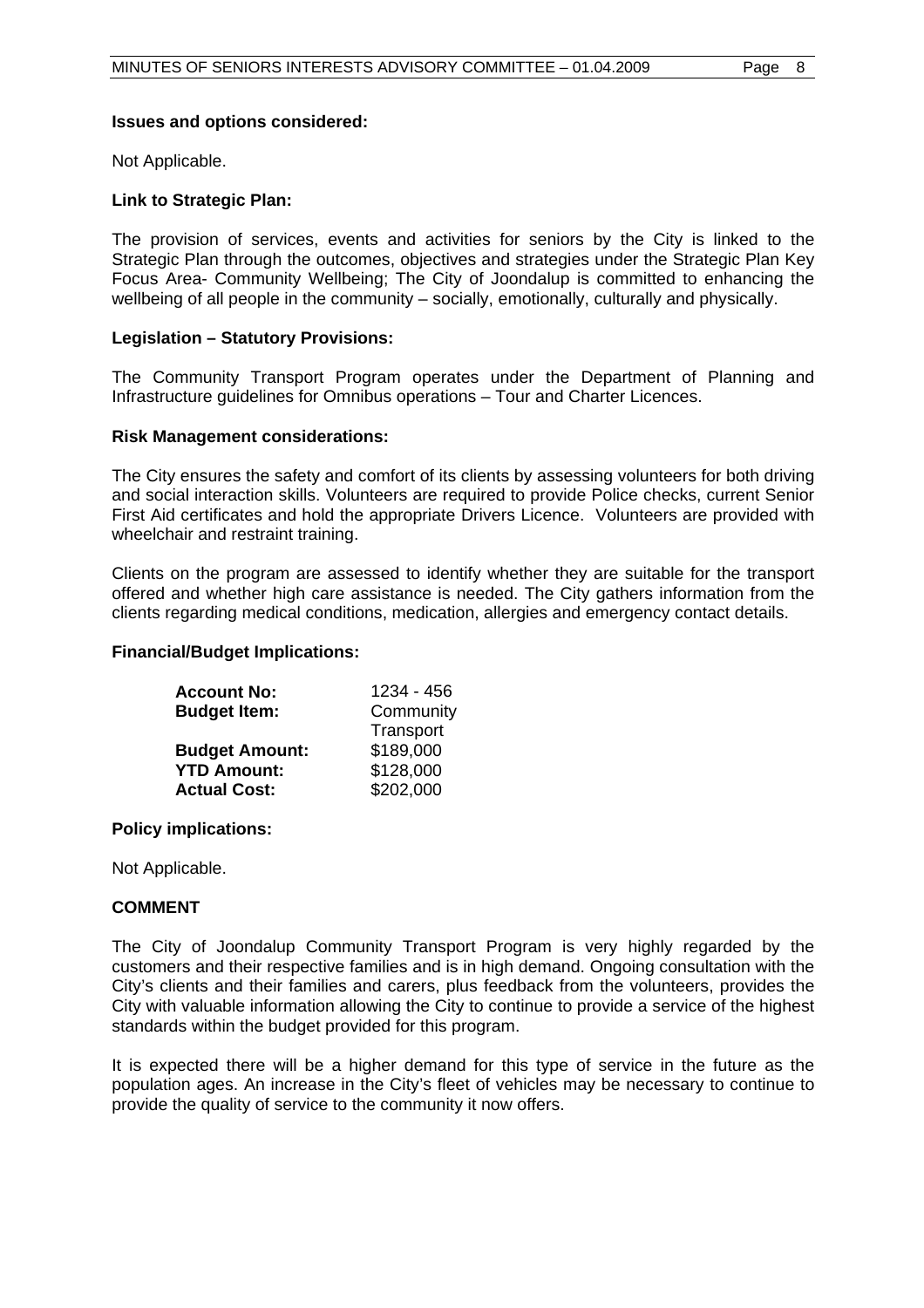#### **ATTACHMENTS**

| Attachment 1 | <b>Community Transport Program Policy</b> |
|--------------|-------------------------------------------|
| Attachment 2 | <b>Community Transport Schedule</b>       |

#### **VOTING REQUIREMENTS**

Simple Majority.

**MOVED Mr P Wyburn, SECONDED Ms M March that the Seniors Interests Advisory Committee NOTES the information provided in this Report on the Community Transport Program.** 

Discussion ensued

**AMENDMENT MOVED Ms M March, SECONDED Ms M Bunn that an additional Point 2 be added to the Motion to read:** 

*"2 REQUESTS Council to investigate the anomaly in providing the services of the City's Community Transport Program to Jacaranda Lodge, Wanneroo."* 

#### **The Amendment was Put and CARRIED (9/0) CARRIED (9/0)**

**In favour of the Amendment**: Cr Corr, Ms M Bunn, Ms J Coleman, Ms V Corey, Ms P Geary, Mrs M March, Ms A Pike, Ms L Waterman and Mr P Wyburn

Discussion ensued

#### **AMENDMENT MOVED Mr P Wyburn, SECONDED Ms P Geary that an additional Point 3 be added to the Motion to read:**

*"3 REQUESTS the City to investigate the viability and need for a third bus for the Community Transport Program."* 

#### **The Amendment was Put and CARRIED (9/0) CARRIED (9/0)**

**In favour of the Amendment**: Cr Corr, Ms M Bunn, Ms J Coleman, Ms V Corey, Ms P Geary, Mrs M March, Ms A Pike, Ms L Waterman and Mr P Wyburn

#### **The Original Motion as amended, being:**

#### **That the Seniors Interest Advisory Committee:**

- **1 NOTES the information provided in this Report on the Community Transport Program;**
- **2 REQUESTS Council to investigate the anomaly in providing the services of the City's Community Transport Program to Jacaranda Lodge, Wanneroo;**
- **3 REQUESTS the City to investigate the viability and need for a third bus for the Community Transport Program.**

### **Was Put and CARRIED (9/0)**

**In favour of the Motion**: Cr Corr, Ms M Bunn, Ms J Coleman, Ms V Corey, Ms P Geary, Mrs M March, Ms A Pike, Ms L Waterman and Mr P Wyburn